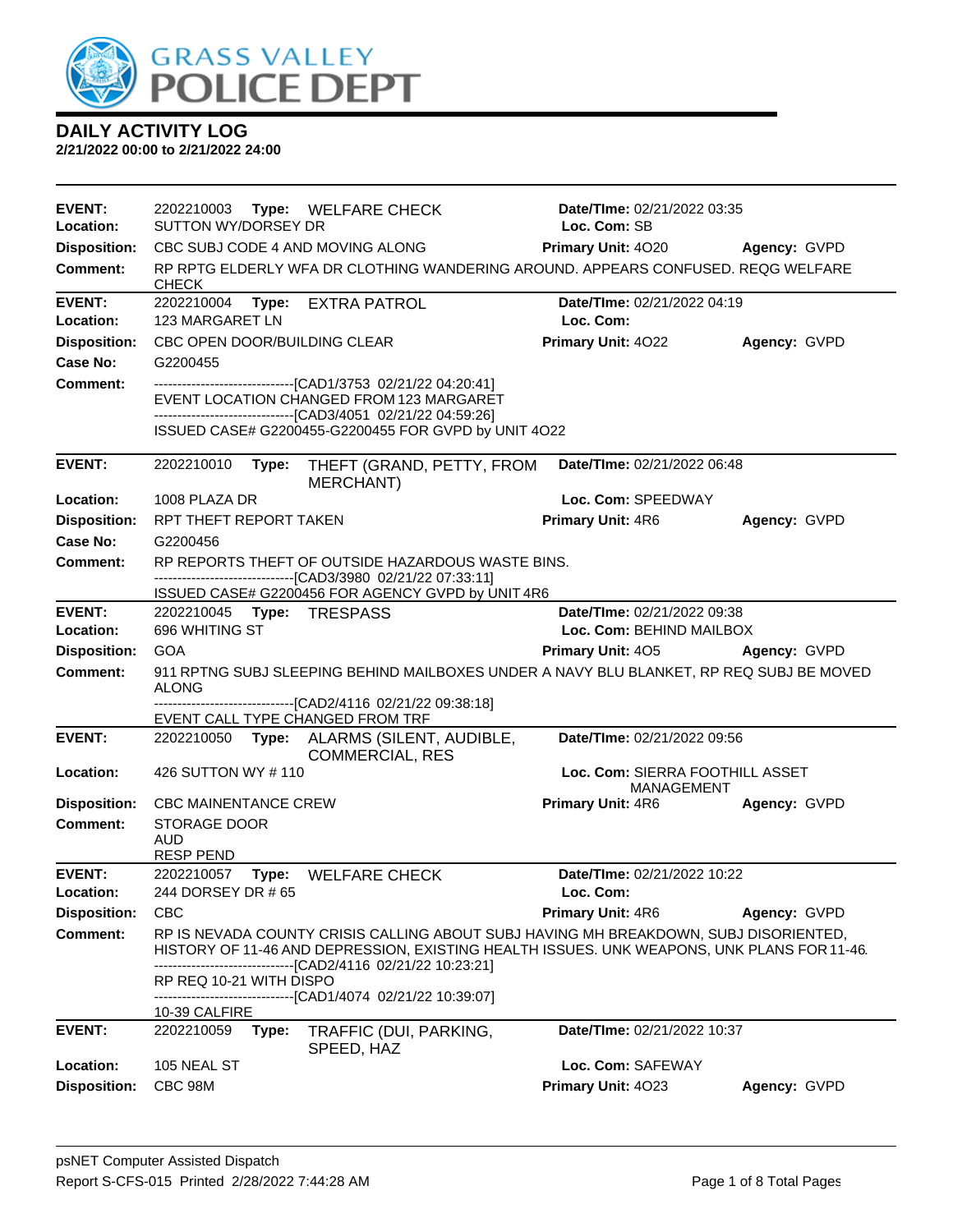

| <b>Comment:</b>     | RP IS DRIVER RPTG BAKING COMPANY TRACTOR TRAILER IS BLOCKING HIM FROM LEAVING PARKED IN<br>FIRE LANE. DRIVER IS REFUSING TO MOVE.<br>----------------------------[4O23/MDT 02/21/22 11:45] |       |                                                                                         |                                                                                                                                                                                 |                                          |
|---------------------|--------------------------------------------------------------------------------------------------------------------------------------------------------------------------------------------|-------|-----------------------------------------------------------------------------------------|---------------------------------------------------------------------------------------------------------------------------------------------------------------------------------|------------------------------------------|
|                     |                                                                                                                                                                                            |       |                                                                                         | NEG CRIME. SITUATION MEDIATED AND BOTH VEHICLES HAVE BEEN MOVED. CBC                                                                                                            |                                          |
| <b>EVENT:</b>       | 2202210066                                                                                                                                                                                 | Type: | ALARMS (SILENT, AUDIBLE,<br><b>COMMERCIAL, RES</b>                                      | Date/TIme: 02/21/2022 10:54                                                                                                                                                     |                                          |
| Location:           | 180 LITTON DR                                                                                                                                                                              |       |                                                                                         | Loc. Com: AJA VIDEO 1 AND 2                                                                                                                                                     |                                          |
| <b>Disposition:</b> | FA                                                                                                                                                                                         |       |                                                                                         | Primary Unit: 4023                                                                                                                                                              | Agency: GVPD                             |
| <b>Comment:</b>     | <b>SEOND FLOOR RECEPTION</b><br>3 PANIC ALARM ACTIVATIONS<br>AUD<br><b>RESP PEND</b>                                                                                                       |       |                                                                                         |                                                                                                                                                                                 |                                          |
| <b>EVENT:</b>       | 2202210076                                                                                                                                                                                 |       | Type: GRAND THEFT AUTO                                                                  | Date/TIme: 02/21/2022 11:24                                                                                                                                                     |                                          |
| Location:           | 131 EUREKA ST # 217                                                                                                                                                                        |       |                                                                                         | Loc. Com: HILLTOP ESTATES                                                                                                                                                       |                                          |
| <b>Disposition:</b> | <b>CBC</b>                                                                                                                                                                                 |       |                                                                                         | Primary Unit: 4023                                                                                                                                                              | Agency: GVPD                             |
| <b>Comment:</b>     | SUBA FORESTER LP CT175DP                                                                                                                                                                   |       | -------------------------------[4O23/MDT 02/21/22 13:25]                                | RP RPTG HER VEH WAS STOLEN BY HER SON ON THE 18TH. POSS EMBEZZLEMENT. VEH DESC GRN 2019                                                                                         |                                          |
|                     | NEEDED FROM LE. CBC                                                                                                                                                                        |       |                                                                                         | NEG CRIME. CIVIL ISSUE. RP REQUESTED TO HAVE HER DAUGHTER AND GRAND DAUGHTER REMOVED<br>FROM HER APT. SON WAS CONTACTED ADVISED THE RP HE HAS THE VEHICLE. NO FURTHER ASSITANCE |                                          |
| <b>EVENT:</b>       | 2202210081                                                                                                                                                                                 | Type: | <b>CITIZEN ASSIST (CIVIL</b><br>STANDBY'S, LOCKOUT                                      | Date/TIme: 02/21/2022 11:45                                                                                                                                                     |                                          |
| Location:           | 370 SUTTON WY #6                                                                                                                                                                           |       |                                                                                         | Loc. Com:                                                                                                                                                                       |                                          |
| <b>Disposition:</b> | <b>CBC</b>                                                                                                                                                                                 |       |                                                                                         | Primary Unit: 4015                                                                                                                                                              | Agency: GVPD                             |
| <b>Comment:</b>     |                                                                                                                                                                                            |       |                                                                                         | RP REQ CIV STANDBY TO GET ITEMS FROM HER HOUSE. RP IS RESTRANED FROM RESIDENCE                                                                                                  |                                          |
|                     | 2202210095<br>DISTURBANCE (NOISE,<br>Date/TIme: 02/21/2022 12:54<br>Type:                                                                                                                  |       |                                                                                         |                                                                                                                                                                                 |                                          |
| <b>EVENT:</b>       |                                                                                                                                                                                            |       |                                                                                         |                                                                                                                                                                                 |                                          |
| Location:           | 972 SUTTON WY                                                                                                                                                                              |       | MUSIC, VERBAL, BARKI                                                                    |                                                                                                                                                                                 | Loc. Com: BEST WESTERN 530 273 1393      |
| <b>Disposition:</b> | CBC ADMONISHED FOR 602                                                                                                                                                                     |       |                                                                                         | Primary Unit: 4015                                                                                                                                                              | Agency: GVPD                             |
| <b>Comment:</b>     | MERGED 2202210102 TYPE: 911<br><b>LOCATION: 972 SUTTON WY</b><br>BEST WESTERN 530 273 1393<br>PHONE: 6152906 (530)<br>RP:<br>COMMENTS: 911 ABAN                                            |       | --------------------[MERGED CAD1/4074_02/21/2022 13:10:15]                              | 911 RPTNG FORMER GUEST FROM 3 NIGHTS AGO REFUSING TO LEAVE AFTER BEING ASKED TO,<br>CURRENTLY IN THE PARKING LOT BEHIND THE TRASH CAN BEHIND THE POOL, REQ HE BE MOVED ALONG    |                                          |
| <b>EVENT:</b>       | 2202210099                                                                                                                                                                                 |       | Type: 911 UNKNOWN<br>(HANGUPS, ABAN'S)                                                  | Date/TIme: 02/21/2022 13:04                                                                                                                                                     |                                          |
| Location:           |                                                                                                                                                                                            |       | LAT: 39.23408200 LONG: -121.039112                                                      | Loc. Com:                                                                                                                                                                       |                                          |
| <b>Disposition:</b> | HBD LOG PER 4015                                                                                                                                                                           |       |                                                                                         | <b>Primary Unit:</b>                                                                                                                                                            | Agency: GVPD                             |
| <b>Comment:</b>     | 911 HANGUP<br>*****                                                                                                                                                                        |       | EVENT CLOSED BY CAD2 WITH COMMENT-LOG PER 4015                                          |                                                                                                                                                                                 |                                          |
| <b>EVENT:</b>       | 2202210100                                                                                                                                                                                 | Type: | <b>SUSPICIOUS CIRCUMSTANCE</b><br>(VEHICLE, PERSON                                      | Date/TIme: 02/21/2022 13:07                                                                                                                                                     |                                          |
| Location:           | 918 PAMPAS DR                                                                                                                                                                              |       |                                                                                         |                                                                                                                                                                                 | Loc. Com: OLYMPIA GLADE MOBILE HOME PARK |
| <b>Disposition:</b> | UTL                                                                                                                                                                                        |       |                                                                                         | <b>Primary Unit: 4D13</b>                                                                                                                                                       | Agency: GVPD                             |
| <b>Comment:</b>     |                                                                                                                                                                                            |       | IT. WMA DREADLOCKS LSW DRK CLOTHING<br>-----------------------[4D13/MDT 02/21/22 13:39] | 911 CALLER RPTG 11550 SUBJ HAS A TIRE IRON AND IS HITTING A TREE BEING AGGRESSIVE DESTROYING                                                                                    |                                          |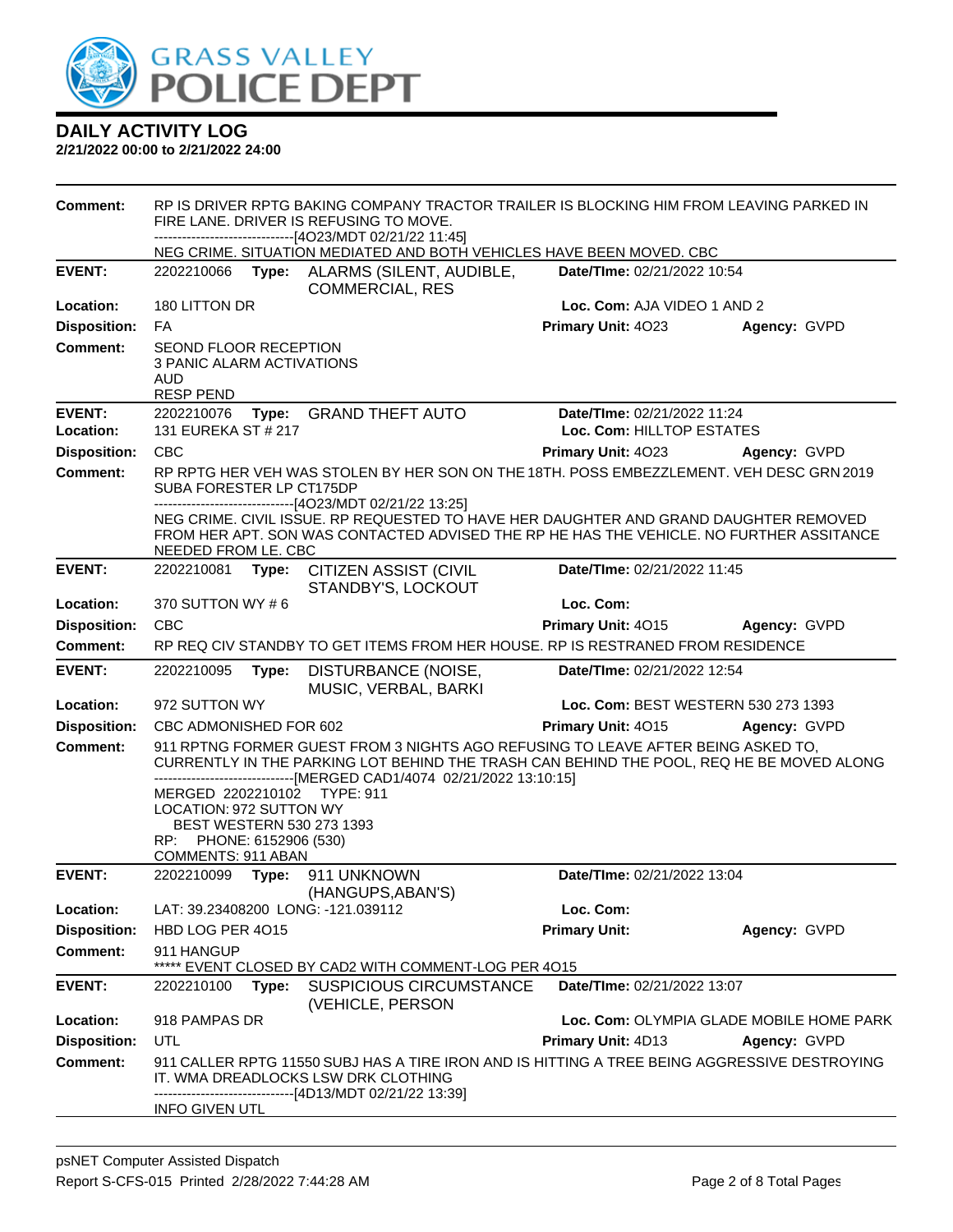

| <b>EVENT:</b>                          | 2202210101                                      | Type: | ANIMALS (ABUSE, LOOSE,<br>FOUND, INJURED)                                                                                                                                                             | Date/TIme: 02/21/2022 13:08         |              |
|----------------------------------------|-------------------------------------------------|-------|-------------------------------------------------------------------------------------------------------------------------------------------------------------------------------------------------------|-------------------------------------|--------------|
| <b>Disposition:</b><br><b>Comment:</b> | <b>CBC NO BARKING CARD</b>                      |       |                                                                                                                                                                                                       | Primary Unit: 4Z32                  | Agency: GVPD |
| <b>EVENT:</b>                          | 2202210102                                      | Type: | 911 UNKNOWN<br>(HANGUPS, ABAN'S)                                                                                                                                                                      | Date/TIme: 02/21/2022 13:09         |              |
| Location:                              | 972 SUTTON WY                                   |       |                                                                                                                                                                                                       | Loc. Com: BEST WESTERN 530 273 1393 |              |
| <b>Disposition:</b>                    | MERGED 2202210095                               |       |                                                                                                                                                                                                       | <b>Primary Unit:</b>                | Agency: GVPD |
| <b>Comment:</b>                        | 911 ABAN                                        |       | ***** EVENT CLOSED BY CAD1 WITH COMMENT-2202210095                                                                                                                                                    |                                     |              |
| <b>EVENT:</b>                          | 2202210113                                      | Type: | <b>SUSPICIOUS CIRCUMSTANCE</b><br>(VEHICLE, PERSON                                                                                                                                                    | Date/TIme: 02/21/2022 13:50         |              |
| Location:                              | 107 SO CHURCH ST                                |       |                                                                                                                                                                                                       | Loc. Com:                           |              |
| <b>Disposition:</b>                    |                                                 |       | CBC SUBJ TRANSPORTED, VEH SECURE ON SCENE                                                                                                                                                             | Primary Unit: 4023                  | Agency: GVPD |
| <b>Comment:</b>                        |                                                 |       | 911 HAVING A SEIZURE OR OVERDOSE IN A GRY HONDA CIVIC5ZOM587                                                                                                                                          |                                     |              |
|                                        |                                                 |       | -------------------------------[CAD3/3980 02/21/22 13:51:07]<br>ACROSS FROM THE EVERHART, MALE IS THROWING UP AND REVYING THE ENGINE<br>--------------------------------[CAD1/4074 02/21/22 13:51:45] |                                     |              |
|                                        | 1039 CALFIRE                                    |       |                                                                                                                                                                                                       |                                     |              |
| <b>EVENT:</b>                          | 2202210114 Type:                                |       | ANIMALS (ABUSE, LOOSE,<br>FOUND, INJURED)                                                                                                                                                             | Date/TIme: 02/21/2022 13:57         |              |
| Location:                              | 556 FREEMAN LN                                  |       |                                                                                                                                                                                                       | Loc. Com: SHELTER                   |              |
| <b>Disposition:</b>                    | <b>RPT</b>                                      |       |                                                                                                                                                                                                       | Primary Unit: 4Z32                  | Agency: GVPD |
| Case No:                               | G2200457                                        |       |                                                                                                                                                                                                       |                                     |              |
| <b>Comment:</b>                        |                                                 |       | ---------------------------------[CAD2/4116_02/21/22_13:58:08]<br>ISSUED CASE# G2200457 FOR AGENCY GVPD by UNIT 4Z32                                                                                  |                                     |              |
|                                        |                                                 |       | -------------------------------[CAD2/4116 02/21/22 14:00:46]<br>EVENT LOCATION CHANGED FROM SHELTER                                                                                                   |                                     |              |
| <b>EVENT:</b>                          |                                                 |       | 2202210120 Type: ANIMALS (ABUSE, LOOSE,<br>FOUND, INJURED)                                                                                                                                            | Date/TIme: 02/21/2022 14:19         |              |
| Location:                              | 340 NO CHURCH ST # 1                            |       |                                                                                                                                                                                                       | Loc. Com:                           |              |
| <b>Disposition:</b>                    | <b>CBC WALKED AWAY</b>                          |       |                                                                                                                                                                                                       | Primary Unit: 4Z32                  | Agency: GVPD |
| <b>Comment:</b>                        |                                                 |       | EVENT LOCATION CHANGED FROM 340 N CHURCH ST<br>-------------------------------[CAD1/4074_02/21/22 14:20:55]                                                                                           |                                     |              |
| <b>EVENT:</b>                          |                                                 |       | EVENT LOCATION CHANGED FROM 340 NO CHURCH ST 2 GV                                                                                                                                                     | Date/TIme: 02/21/2022 14:42         |              |
|                                        |                                                 |       | 2202210124 Type: 911 UNKNOWN<br>(HANGUPS, ABAN'S)                                                                                                                                                     |                                     |              |
| Location:                              | 360 CROWN POINT CR                              |       |                                                                                                                                                                                                       | Loc. Com: DAVITA                    |              |
| <b>Disposition:</b>                    | <b>HBD</b>                                      |       |                                                                                                                                                                                                       | <b>Primary Unit:</b>                | Agency: GVPD |
| <b>Comment:</b>                        | BACK WITH ADDRESS<br>***** EVENT CLOSED BY CAD2 |       | 911 REQ WELFARE CHECK, RP DID NOT HAVE AN ADDRESS, PROVIDED NON-EMERGENCY LINE TO CALL                                                                                                                |                                     |              |
| <b>EVENT:</b>                          | 2202210125                                      | Type: | 911 UNKNOWN                                                                                                                                                                                           | Date/TIme: 02/21/2022 14:43         |              |
|                                        |                                                 |       | (HANGUPS, ABAN'S)                                                                                                                                                                                     |                                     |              |
| Location:                              | 255 JOERSCHKE DR                                |       |                                                                                                                                                                                                       | Loc. Com:                           |              |
| <b>Disposition:</b>                    | <b>HBD NEG HISTORY</b>                          |       |                                                                                                                                                                                                       | <b>Primary Unit:</b>                | Agency: GVPD |
| <b>Comment:</b>                        |                                                 |       | 911 OPEN LINE, FEMALE SAYING CANCEL. ACCIDENTAL, SHE WAS TRYING TO USE HER PHONE AND TRIED<br>TO HANG UP BEFORE IT CALLED IN, CODE 4<br>EVENT CLOSED BY CAD2 WITH COMMENT-NEG HISTORY                 |                                     |              |
| <b>EVENT:</b>                          | 2202210126                                      |       | Type: WELFARE CHECK                                                                                                                                                                                   | Date/TIme: 02/21/2022 14:47         |              |
|                                        |                                                 |       |                                                                                                                                                                                                       |                                     |              |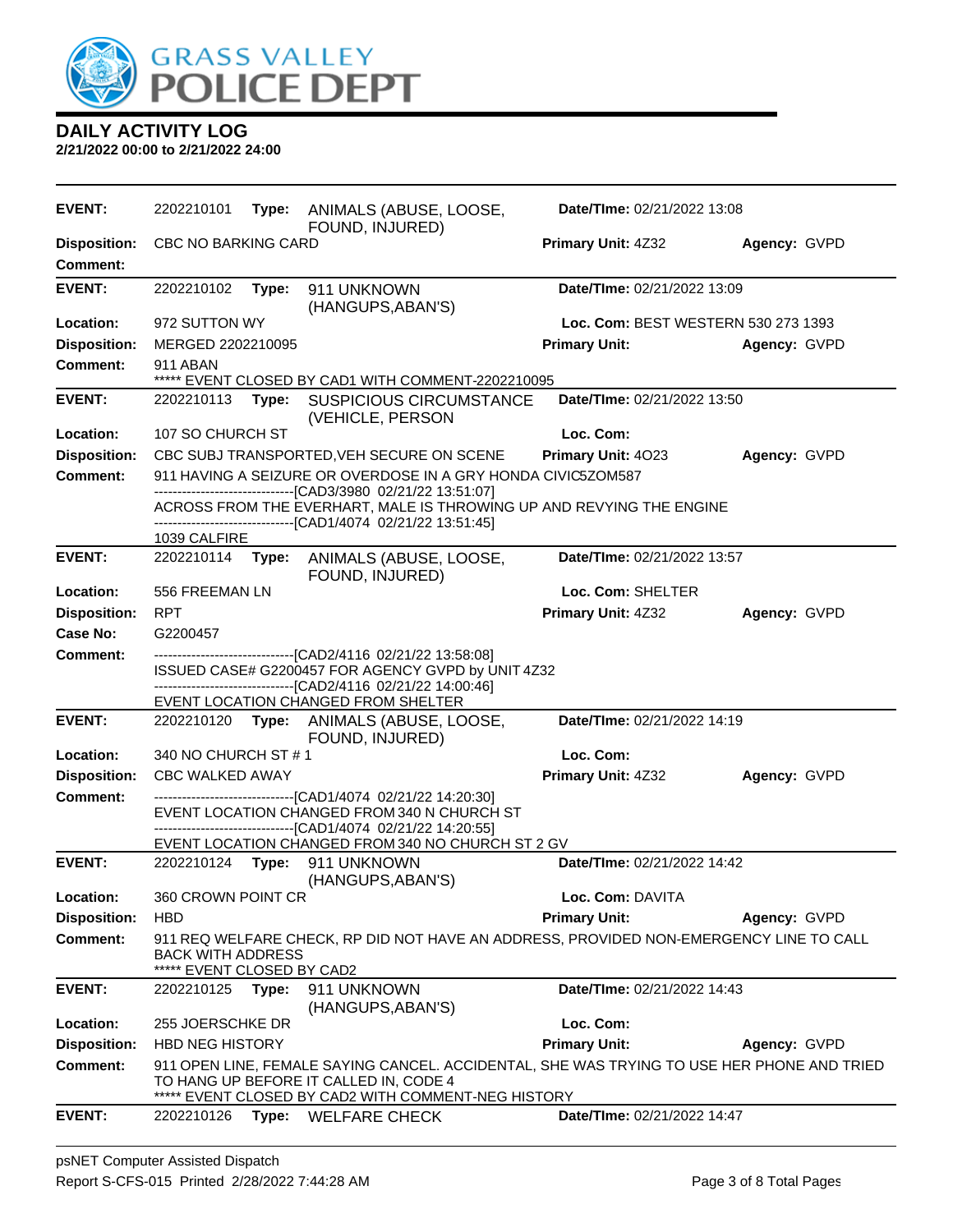

**2/21/2022 00:00 to 2/21/2022 24:00**

| Location:           | 3 ROCKWOOD                                                                                                                                                                                                                                                                                                             |                                                                                                                                                                                                                                                                                                                                                                                                                                                             | Loc. Com:                      |                                       |  |  |
|---------------------|------------------------------------------------------------------------------------------------------------------------------------------------------------------------------------------------------------------------------------------------------------------------------------------------------------------------|-------------------------------------------------------------------------------------------------------------------------------------------------------------------------------------------------------------------------------------------------------------------------------------------------------------------------------------------------------------------------------------------------------------------------------------------------------------|--------------------------------|---------------------------------------|--|--|
| <b>Disposition:</b> | CBC <sub>C4</sub>                                                                                                                                                                                                                                                                                                      |                                                                                                                                                                                                                                                                                                                                                                                                                                                             | <b>Primary Unit: 4023</b>      | <b>Agency: GVPD</b>                   |  |  |
| <b>Comment:</b>     | SIERRA NEVADA HOME CARE REQG CHECK ON SUBJ THEY LAST SPOKE TO LAST SATURDAY, HAS MISSED<br>MULTIPLE APPTS AND DIALYSIS. RP IS STANDING BY FOR THE OFFICER.<br>-------------------------------[CAD2/4116 02/21/22 14:49:10]                                                                                             |                                                                                                                                                                                                                                                                                                                                                                                                                                                             |                                |                                       |  |  |
|                     |                                                                                                                                                                                                                                                                                                                        | ADDITIONAL RP REQ SAME. ASKED FOR 10-21 WITH DISPO                                                                                                                                                                                                                                                                                                                                                                                                          |                                |                                       |  |  |
| <b>EVENT:</b>       |                                                                                                                                                                                                                                                                                                                        | 2202210128 Type: ANIMALS (ABUSE, LOOSE,<br>FOUND, INJURED)                                                                                                                                                                                                                                                                                                                                                                                                  | Date/TIme: 02/21/2022 14:56    |                                       |  |  |
| Location:           | 574 SUTTON WY                                                                                                                                                                                                                                                                                                          |                                                                                                                                                                                                                                                                                                                                                                                                                                                             | Loc. Com: EL FAVORITO TAQUERIA |                                       |  |  |
| <b>Disposition:</b> | HBD LOG PER 4Z32                                                                                                                                                                                                                                                                                                       |                                                                                                                                                                                                                                                                                                                                                                                                                                                             | Primary Unit: 4Z32             | Agency: GVPD                          |  |  |
| <b>Comment:</b>     | RP RPTNG HUSKY OR SHEPARD PUPPY LEFT IN WHI RAM TRUCK, LP7S94211. RP SAW SUBJ GO INTO<br>ANYTIME FITNESS AND IS WORKING OUT. RP NOTIFIED BUSINESS OWNERS. RP STATES VEH IS PARKED IN<br>FULL SUN, DOG IS LYING ON THE FLOORBOARDS. RP IS NOT STAYING ON SCENE.<br>***** EVENT CLOSED BY CAD2 WITH COMMENT-LOG PER 4Z32 |                                                                                                                                                                                                                                                                                                                                                                                                                                                             |                                |                                       |  |  |
| <b>EVENT:</b>       |                                                                                                                                                                                                                                                                                                                        | 2202210132 Type: WELFARE CHECK                                                                                                                                                                                                                                                                                                                                                                                                                              | Date/TIme: 02/21/2022 15:06    |                                       |  |  |
| Location:           | 214 MILL ST                                                                                                                                                                                                                                                                                                            |                                                                                                                                                                                                                                                                                                                                                                                                                                                             | Loc. Com: WELLS FARGO          |                                       |  |  |
| <b>Disposition:</b> | CBC XRAY C4                                                                                                                                                                                                                                                                                                            |                                                                                                                                                                                                                                                                                                                                                                                                                                                             | Primary Unit: 4015             | Agency: GVPD                          |  |  |
| <b>Comment:</b>     |                                                                                                                                                                                                                                                                                                                        | 911 SUBJ SLUMPED OVER BY THE ATM WITH3 LIGHTERS NEXT TO THEM, DESC MALE BUNDLED UP IN A                                                                                                                                                                                                                                                                                                                                                                     |                                |                                       |  |  |
|                     | <b>PUFFY JACKET</b>                                                                                                                                                                                                                                                                                                    |                                                                                                                                                                                                                                                                                                                                                                                                                                                             |                                |                                       |  |  |
|                     | <b>VOICED</b>                                                                                                                                                                                                                                                                                                          | -------------------------------[CAD3/3980 02/21/22 15:06:33]                                                                                                                                                                                                                                                                                                                                                                                                |                                |                                       |  |  |
|                     |                                                                                                                                                                                                                                                                                                                        | ------------------------------[CAD3/3980 02/21/22 15:07:41]                                                                                                                                                                                                                                                                                                                                                                                                 |                                |                                       |  |  |
|                     | 1039 MED                                                                                                                                                                                                                                                                                                               |                                                                                                                                                                                                                                                                                                                                                                                                                                                             |                                |                                       |  |  |
|                     | 1039 MED TO CANCEL                                                                                                                                                                                                                                                                                                     | ------------------------------[CAD3/3980 02/21/22 15:13:38]                                                                                                                                                                                                                                                                                                                                                                                                 |                                |                                       |  |  |
| <b>EVENT:</b>       | 2202210136 Type: FOLLOWUP                                                                                                                                                                                                                                                                                              |                                                                                                                                                                                                                                                                                                                                                                                                                                                             | Date/TIme: 02/21/2022 15:19    |                                       |  |  |
| Location:           | 3 ROCKWOOD DR                                                                                                                                                                                                                                                                                                          |                                                                                                                                                                                                                                                                                                                                                                                                                                                             | Loc. Com:                      |                                       |  |  |
| <b>Disposition:</b> | <b>CBC</b>                                                                                                                                                                                                                                                                                                             |                                                                                                                                                                                                                                                                                                                                                                                                                                                             | Primary Unit: 4023             | Agency: GVPD                          |  |  |
| <b>Comment:</b>     |                                                                                                                                                                                                                                                                                                                        | -------------------------------[CAD3/3980 02/21/22 15:19:42]                                                                                                                                                                                                                                                                                                                                                                                                |                                |                                       |  |  |
|                     | 1039 CALFIRE                                                                                                                                                                                                                                                                                                           |                                                                                                                                                                                                                                                                                                                                                                                                                                                             |                                |                                       |  |  |
| <b>EVENT:</b>       | 2202210139    Type: 911    UNKNOWN                                                                                                                                                                                                                                                                                     |                                                                                                                                                                                                                                                                                                                                                                                                                                                             | Date/TIme: 02/21/2022 15:40    |                                       |  |  |
|                     |                                                                                                                                                                                                                                                                                                                        | (HANGUPS, ABAN'S)                                                                                                                                                                                                                                                                                                                                                                                                                                           |                                |                                       |  |  |
| Location:           | LAT: 39.21834200 LONG: -121.057072                                                                                                                                                                                                                                                                                     |                                                                                                                                                                                                                                                                                                                                                                                                                                                             | Loc. Com:                      |                                       |  |  |
| <b>Disposition:</b> | HBD CALIRE TO HANDLE                                                                                                                                                                                                                                                                                                   |                                                                                                                                                                                                                                                                                                                                                                                                                                                             | <b>Primary Unit:</b>           | Agency: GVPD                          |  |  |
| <b>Comment:</b>     | 911 OPEN LINE, NOTHING HEARD                                                                                                                                                                                                                                                                                           | -------------------------------[CAD2/4116 02/21/22 15:43:53]                                                                                                                                                                                                                                                                                                                                                                                                |                                |                                       |  |  |
|                     | ON CALL BACK, FAINT VOICE BARELY HEARD IN THE BACKGROUND, DISPATCH INQUIRED LE, FIRE, OR<br>MEDICAL, COULD HEAR RP SAY FIRE, XFR TO CALFIRE<br>-------------------------------[CAD2/4116 02/21/22 15:44:17]                                                                                                            |                                                                                                                                                                                                                                                                                                                                                                                                                                                             |                                |                                       |  |  |
|                     | CALFIRE WAS UNABLE TO HEAR RP ON THE LINE, PROVIDED LAT/LONG AND CONTACT NUMBER TO                                                                                                                                                                                                                                     |                                                                                                                                                                                                                                                                                                                                                                                                                                                             |                                |                                       |  |  |
|                     | CALFIRE.                                                                                                                                                                                                                                                                                                               | ***** EVENT CLOSED BY CAD1 WITH COMMENT-CALIRE TO HANDLE                                                                                                                                                                                                                                                                                                                                                                                                    |                                |                                       |  |  |
| <b>EVENT:</b>       | 2202210152<br>Type:                                                                                                                                                                                                                                                                                                    | THEFT (GRAND, PETTY, FROM<br>MERCHANT)                                                                                                                                                                                                                                                                                                                                                                                                                      | Date/TIme: 02/21/2022 16:38    |                                       |  |  |
| Location:           | 11228 MCCOURTNEY RD                                                                                                                                                                                                                                                                                                    |                                                                                                                                                                                                                                                                                                                                                                                                                                                             |                                | Loc. Com: HEADED AWAY FROM THE BRIDGE |  |  |
| <b>Disposition:</b> | <b>UTL</b>                                                                                                                                                                                                                                                                                                             |                                                                                                                                                                                                                                                                                                                                                                                                                                                             | <b>Primary Unit: 1P56</b>      | Agency: GVPD                          |  |  |
| <b>Comment:</b>     |                                                                                                                                                                                                                                                                                                                        | 911 RP RPTNG BLK LEXUS SEDAN LP 7YOE799 WITH AN "ATAYAS AUTO SALES" LICENSE PLATE FRAME,<br>SUBJECTS STEALING GAS FROM BEHIND A BUILDING AT THE FAIR GROUNDS. RP CONFRONTED AND<br>FEMALE STATED "MY UNCLE WORKS HERE" AND THE SUBJS GOT IN THEIR VEH AND LEFT. MALE WITH DARK<br>SKIN, WHI FEMALE. RP NOT FOLLOWING SUBJECTS.<br>--------------------------------[CAD1/4074 02/21/22 16:41:32]<br>EVENT LOCATION CHANGED FROM BRIGHTON ST/MCCOURTNEY RD GV |                                |                                       |  |  |
| <b>EVENT:</b>       | 2202210153<br>Type:                                                                                                                                                                                                                                                                                                    | <b>TRESPASS</b>                                                                                                                                                                                                                                                                                                                                                                                                                                             | Date/TIme: 02/21/2022 16:40    |                                       |  |  |
| Location:           | 121 BANK ST                                                                                                                                                                                                                                                                                                            |                                                                                                                                                                                                                                                                                                                                                                                                                                                             | Loc. Com: GOLD MINERS INN      |                                       |  |  |

psNET Computer Assisted Dispatch Report S-CFS-015 Printed 2/28/2022 7:44:28 AM Page 4 of 8 Total Pages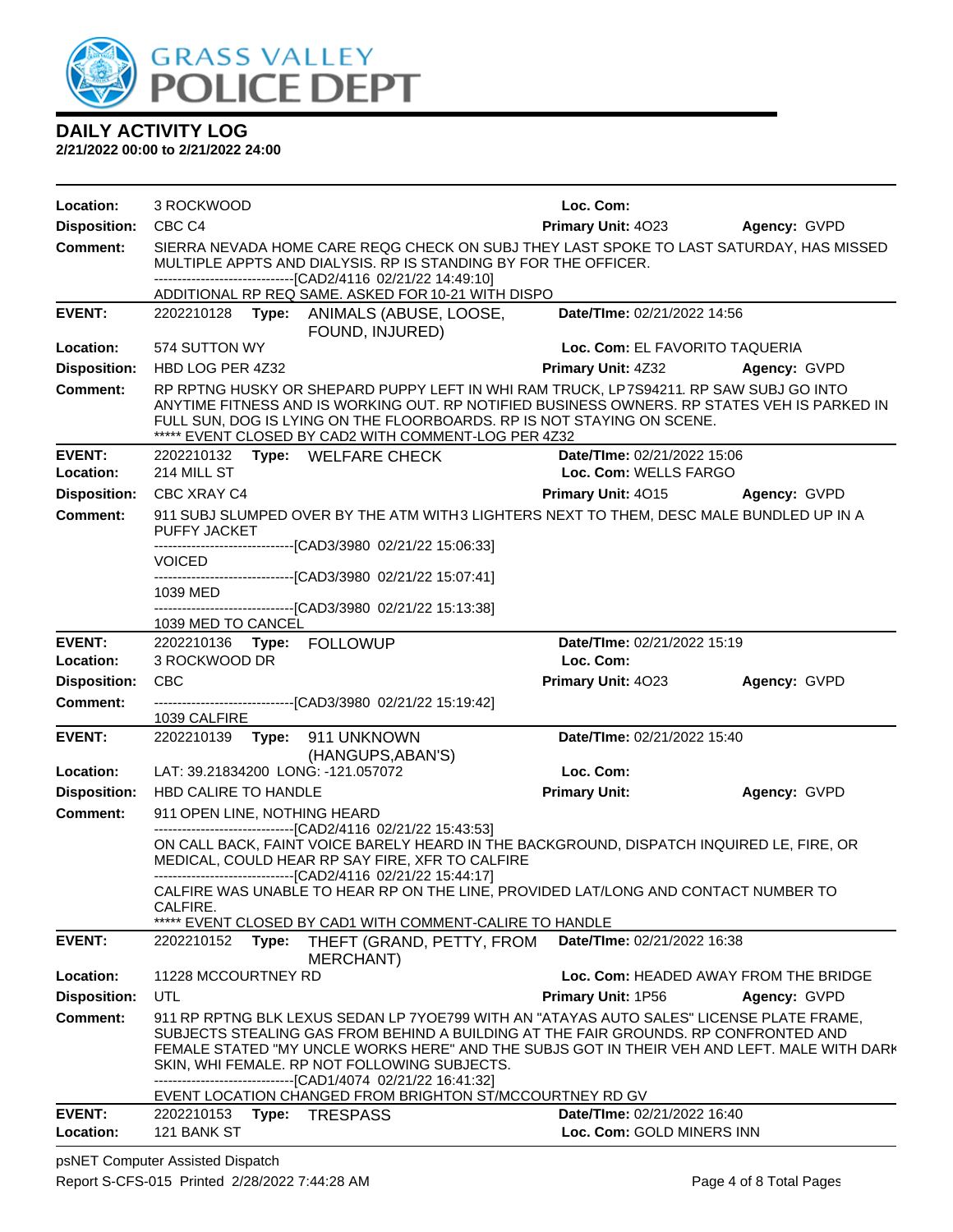

| <b>Disposition:</b>        | CBC JS MOVED ALONG                                                                                                  |                                                                                                                                                                                            | <b>Primary Unit: 4023</b>                                      | Agency: GVPD |  |  |
|----------------------------|---------------------------------------------------------------------------------------------------------------------|--------------------------------------------------------------------------------------------------------------------------------------------------------------------------------------------|----------------------------------------------------------------|--------------|--|--|
| <b>Comment:</b>            | STAFF RPTG 5-6 JUVENILES SKATEBOARDING IN THEIR REAR LOT, REQG THEM TO MOVE ALONG                                   |                                                                                                                                                                                            |                                                                |              |  |  |
|                            | ------------------------[CAD3/3980_02/21/22 16:40:36]                                                               |                                                                                                                                                                                            |                                                                |              |  |  |
|                            | EVENT CALL TYPE CHANGED FROM EXT                                                                                    |                                                                                                                                                                                            |                                                                |              |  |  |
| <b>EVENT:</b>              | 2202210155 Type:                                                                                                    | 911 UNKNOWN                                                                                                                                                                                | Date/TIme: 02/21/2022 16:48                                    |              |  |  |
| Location:                  | LAT: 39.20918600 LONG: -121.062169                                                                                  | (HANGUPS, ABAN'S)                                                                                                                                                                          | Loc. Com:                                                      |              |  |  |
| <b>Disposition:</b>        | <b>HBD NEG CB RECEIVED</b>                                                                                          |                                                                                                                                                                                            | <b>Primary Unit:</b>                                           | Agency: GVPD |  |  |
| Comment:                   | 911 ABANDON                                                                                                         |                                                                                                                                                                                            |                                                                |              |  |  |
|                            |                                                                                                                     | -------------------------------[CAD2/4116 02/21/22 16:56:41]                                                                                                                               |                                                                |              |  |  |
|                            | ON CALL BACK, NEG ANSWER, LEFT MSG                                                                                  |                                                                                                                                                                                            |                                                                |              |  |  |
|                            |                                                                                                                     | ***** EVENT CLOSED BY CAD1 WITH COMMENT-NEG CB RECEIVED                                                                                                                                    |                                                                |              |  |  |
| <b>EVENT:</b><br>Location: | 2202210158 Type: FRAUD<br>201 EA MAIN ST                                                                            |                                                                                                                                                                                            | Date/TIme: 02/21/2022 17:00<br>Loc. Com: ROBINSONS GAS STATION |              |  |  |
| <b>Disposition:</b>        | <b>CBC</b>                                                                                                          |                                                                                                                                                                                            | Primary Unit: 4023                                             |              |  |  |
| <b>Comment:</b>            | RP REQ 10-21 TO RPT DEBIT CARD FRAUD                                                                                |                                                                                                                                                                                            |                                                                | Agency: GVPD |  |  |
|                            |                                                                                                                     |                                                                                                                                                                                            |                                                                |              |  |  |
| <b>EVENT:</b>              | 2202210168<br>Type:                                                                                                 | <b>RESTRAINING ORDERS (TRO,</b><br>OAH, CUSTODY, C                                                                                                                                         | Date/TIme: 02/21/2022 17:48                                    |              |  |  |
| Location:                  | 275 DORSEY DR # 66                                                                                                  |                                                                                                                                                                                            | Loc. Com: GRASS VALLEY TERRACE                                 |              |  |  |
|                            |                                                                                                                     |                                                                                                                                                                                            | <b>APARTMENTS</b>                                              |              |  |  |
| <b>Disposition:</b>        | <b>RPT</b>                                                                                                          |                                                                                                                                                                                            | Primary Unit: 4D13                                             | Agency: GVPD |  |  |
| <b>Case No:</b>            | G2200458                                                                                                            |                                                                                                                                                                                            |                                                                |              |  |  |
| Comment:                   |                                                                                                                     | RP RPTG HER EX WHO IS RESTRAINED FROM THE RP IS BACK LIVING IN UNIT 61 EVEN THOUGH THE PD<br>TOLD HIM HE WAS NOT ALLOWED TO. UNK IF HE IS CURRENTLY THERE REQG1021                         |                                                                |              |  |  |
|                            |                                                                                                                     | -------------------------------[CAD1/4074_02/21/22 18:31:10]                                                                                                                               |                                                                |              |  |  |
|                            |                                                                                                                     | ISSUED CASE# G2200458 FOR AGENCY GVPD by UNIT 4D13                                                                                                                                         |                                                                |              |  |  |
| <b>EVENT:</b>              | 2202210172 Type: WELFARE CHECK                                                                                      |                                                                                                                                                                                            | Date/TIme: 02/21/2022 17:59                                    |              |  |  |
| Location:                  | 1108 PAMPAS DR                                                                                                      |                                                                                                                                                                                            | Loc. Com: LAST MOBILE HOME ON RIGHT                            |              |  |  |
| <b>Disposition:</b>        | CBC <sub>C4</sub>                                                                                                   |                                                                                                                                                                                            | Primary Unit: 4015                                             | Agency: GVPD |  |  |
| <b>Comment:</b>            |                                                                                                                     | RP RPTG 11550 SUBJ WNET IN RESIDENCE OF ELDERLY SUBJ WHO LIVES AT LISTED. R P IS NOT SURE OF<br>EXACT ADDRESS. RP ADV SU WAS ROLLING A DESK CHAIR DOWN THE STREET WITH BOXES ON IT. WMA45- |                                                                |              |  |  |
|                            |                                                                                                                     | 50 YOA LSW DRK CLOTHING. REQ WEL CHECK ON ELDERLY RESIDENT "DIGGER"                                                                                                                        |                                                                |              |  |  |
|                            |                                                                                                                     | -------------------------------[CAD1/4074_02/21/22 18:26:57]                                                                                                                               |                                                                |              |  |  |
|                            | 4015 ADV                                                                                                            |                                                                                                                                                                                            |                                                                |              |  |  |
| <b>EVENT:</b>              | 2202210173                                                                                                          | Type: 911 UNKNOWN<br>(HANGUPS, ABAN'S)                                                                                                                                                     | Date/TIme: 02/21/2022 18:03                                    |              |  |  |
| Location:                  | 1954 NEVADA CITY HY                                                                                                 |                                                                                                                                                                                            | Loc. Com: MCDONALDS 530 273 2518                               |              |  |  |
| <b>Disposition:</b>        | <b>HBD</b>                                                                                                          |                                                                                                                                                                                            | <b>Primary Unit:</b>                                           | Agency: GVPD |  |  |
| <b>Comment:</b>            | 911 ABAN                                                                                                            |                                                                                                                                                                                            |                                                                |              |  |  |
|                            |                                                                                                                     | ----------------------------[CAD3/3980_02/21/22 18:04:18]                                                                                                                                  |                                                                |              |  |  |
|                            |                                                                                                                     | EVENT LOCATION CHANGED FROM LAT:39.23408200 LONG: -121.039122 GRASS VALLEY<br>--------------------------------[CAD3/3980 02/21/22 18:05:12]                                                |                                                                |              |  |  |
|                            | ON CB C4/ WHILE DRIVING                                                                                             |                                                                                                                                                                                            |                                                                |              |  |  |
|                            | -------------------------------[CAD3/3980_02/21/22 18:05:18]<br>EVENT LOCATION CHANGED FROM 11954 NEVADA CITY HY GV |                                                                                                                                                                                            |                                                                |              |  |  |
|                            |                                                                                                                     | ---------------------------------[CAD3/3980 02/21/22 18:05:22]                                                                                                                             |                                                                |              |  |  |
|                            | C4 ON CB                                                                                                            |                                                                                                                                                                                            |                                                                |              |  |  |
|                            | ***** EVENT CLOSED BY CAD3                                                                                          |                                                                                                                                                                                            |                                                                |              |  |  |
| <b>EVENT:</b>              | 2202210176<br>Type:                                                                                                 | <b>THREATS</b>                                                                                                                                                                             | Date/TIme: 02/21/2022 18:19                                    |              |  |  |
| Location:                  | <b>195 NORTHRIDGE DR</b>                                                                                            |                                                                                                                                                                                            | Loc. Com:                                                      |              |  |  |
| <b>Disposition:</b>        | <b>CBC</b>                                                                                                          |                                                                                                                                                                                            | Primary Unit: 409                                              | Agency: GVPD |  |  |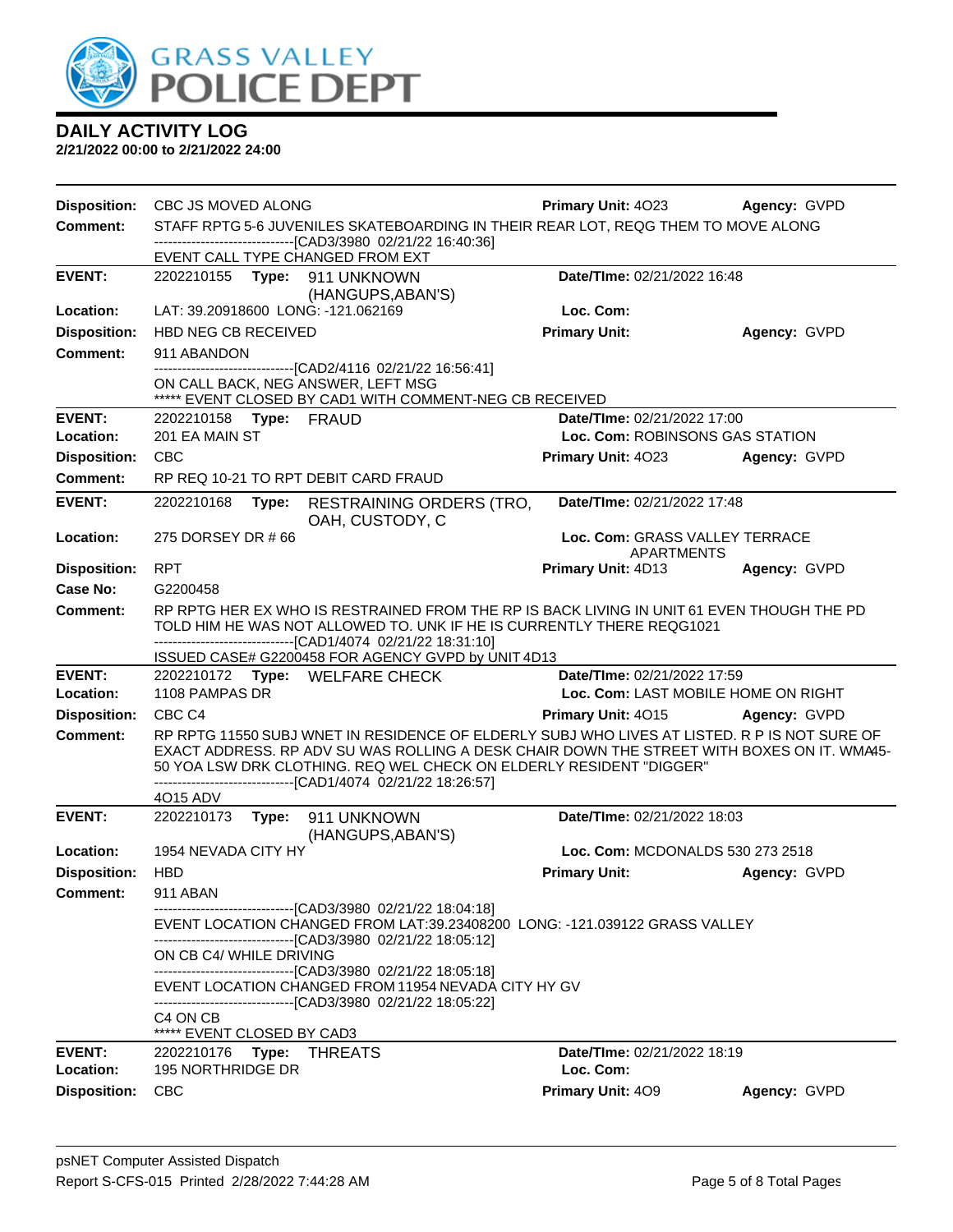

| <b>Comment:</b>     | 911 RPTG EX-HUSBAND IS THREATENING TO SHOW UP TO HER HOUSE WITH A SHERIFF TO GET HER<br>CHILDREN. RP ADV THERE IS A CUSTODY ORDER BUT OTHER HALF IS NOT SAFE. RP IS ANTICIPATING A415.<br>REQ 10-21.                                                                                                                              |       |                                                                                                                                                                                                                                                                       |  |                             |  |              |  |
|---------------------|-----------------------------------------------------------------------------------------------------------------------------------------------------------------------------------------------------------------------------------------------------------------------------------------------------------------------------------|-------|-----------------------------------------------------------------------------------------------------------------------------------------------------------------------------------------------------------------------------------------------------------------------|--|-----------------------------|--|--------------|--|
|                     | -------------------------------[CAD1/4074 02/21/22 18:21:17]<br>RP ADV MALE HALF BEAT UP HIS WIFE LAST NIGHT AND IS VIOLENT<br>RP ADV TO CALL 911 IF SUBJ SHOWS UP.<br>-------------------------------[CAD1/4074 02/21/22 18:27:05]<br>4015 ADV TO PEND FOR GRAVES                                                                |       |                                                                                                                                                                                                                                                                       |  |                             |  |              |  |
|                     | -------------------------------[MERGED CAD1/4074 02/21/2022 19:07:57]<br>MERGED 2202210186 TYPE: RES<br>LOCATION: 370 SUTTON WY Apt: 6<br>RP: NAME: EUGENE FRANKLIN<br>PHONE: 2646851 (530)<br>COMMENTS: RP ADV EX WIFE WAS SUPPOSED TO RETURN THEIR KIDS AT1800 HOURS AND HAS NOT. RP<br>ADV SHE SAID HE WAS UNSAFE, REQ A10-21. |       |                                                                                                                                                                                                                                                                       |  |                             |  |              |  |
|                     | --------------------------------[4O9/MDT 02/21/22 20:02]<br>CTC MADE WITH BOTH PARTIES. MALE HALF COULD NOT PRODUCE PAPERWORK TO SUPPORT CLAIM AND<br>ADVISED HE WOULD OBTAIN THE COURT ORDER TOMORROW AND RE-EVALUATE.                                                                                                           |       |                                                                                                                                                                                                                                                                       |  |                             |  |              |  |
| <b>EVENT:</b>       | <b>CBC</b><br>2202210184                                                                                                                                                                                                                                                                                                          | Type: | <b>WEAPONS (BRANDISH, PROM</b><br>SHOOTING, ANY                                                                                                                                                                                                                       |  | Date/TIme: 02/21/2022 18:59 |  |              |  |
| Location:           | 444 SO AUBURN ST                                                                                                                                                                                                                                                                                                                  |       |                                                                                                                                                                                                                                                                       |  | Loc. Com:                   |  |              |  |
| <b>Disposition:</b> | MERGED 2202210185                                                                                                                                                                                                                                                                                                                 |       |                                                                                                                                                                                                                                                                       |  | <b>Primary Unit: 4D13</b>   |  | Agency: GVPD |  |
| <b>Comment:</b>     | SECONDS AGO.                                                                                                                                                                                                                                                                                                                      |       | RP ADV HEARING FIREWORKS OR GUN SHOTS THAT SOUNDED VERY CLOSE. RP HEARD APPROX4-5 30                                                                                                                                                                                  |  |                             |  |              |  |
|                     | RP XFER TO CALFIRE                                                                                                                                                                                                                                                                                                                |       | ---------------------------------[CAD1/4074 02/21/22 19:00:00]<br>ADD'T CALLER RPTG HE SAW AN EXPLOSION. UNK WHAT IT IS. PLEASANT ST<br>SECOND RP ADV SHE HEAR DIT ON CHAPEL ST FROM BEHIND HER RESD.<br>-------------------------------[CAD1/4074 02/21/22 19:00:29] |  |                             |  |              |  |
|                     | THIRD RP ADV OF THE SAME.                                                                                                                                                                                                                                                                                                         |       | --------------------------------[CAD2/3927 02/21/22 19:01:28]<br>-------------------------------[CAD2/3927 02/21/22 19:01:59]<br>THIRD RP SAW A FLASH FROM HER LIVING ROOM ON TEMBY ST.<br>***** EVENT CLOSED BY CAD1 WITH COMMENT-2202210185                         |  |                             |  |              |  |
| <b>EVENT:</b>       |                                                                                                                                                                                                                                                                                                                                   |       | 2202210185 Type: ORDINANCES                                                                                                                                                                                                                                           |  | Date/TIme: 02/21/2022 19:00 |  |              |  |
| Location:           | 380 PLEASANT ST                                                                                                                                                                                                                                                                                                                   |       | (COUNTY/MUNICIPAL)                                                                                                                                                                                                                                                    |  | Loc. Com: EMPTY LOT BHD     |  |              |  |
| <b>Disposition:</b> | UTL                                                                                                                                                                                                                                                                                                                               |       |                                                                                                                                                                                                                                                                       |  | <b>Primary Unit: 4D13</b>   |  | Agency: GVPD |  |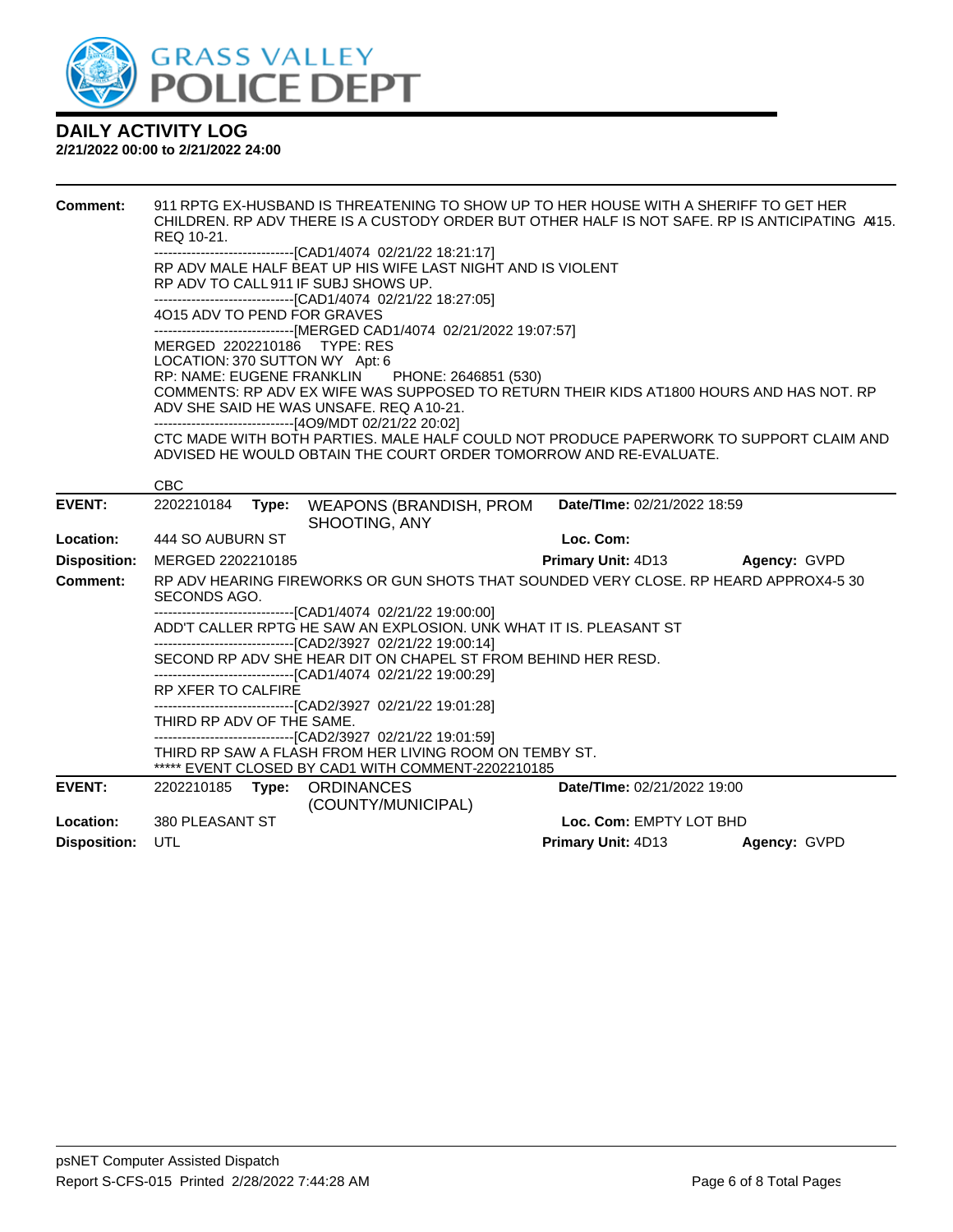

| Comment:                   | 911 RPTG FIREWORK HEARD              |       |                                                                                                                                                                                     |                                                 |              |
|----------------------------|--------------------------------------|-------|-------------------------------------------------------------------------------------------------------------------------------------------------------------------------------------|-------------------------------------------------|--------------|
|                            | ADDTL 911 RECVD RPTG SAME            |       | --------------------------[CAD3/4051_02/21/22 19:00:25]                                                                                                                             |                                                 |              |
|                            |                                      |       | -------------------------------[CAD3/4051 02/21/22 19:00:41]                                                                                                                        |                                                 |              |
|                            |                                      |       | ADDTL BNS LINE RPTG SAME THING<br>-------------------------------[CAD3/4051 02/21/22 19:00:57]                                                                                      |                                                 |              |
|                            | ADDTL LINE RPTG SAME THING           |       |                                                                                                                                                                                     |                                                 |              |
|                            | ADDTL 91 RPTG SAME THING             |       | -------------------------------[CAD3/4051 02/21/22 19:02:38]                                                                                                                        |                                                 |              |
|                            |                                      |       | ------------------------------[MERGED CAD1/4074 02/21/2022 19:07:14]<br>MERGED 2202210184 TYPE: WEA                                                                                 |                                                 |              |
|                            | LOCATION: 444 SO AUBURN ST           |       |                                                                                                                                                                                     |                                                 |              |
|                            |                                      |       | RP: NAME: DILLON ROBERTS PHONE: 3001002 (530)                                                                                                                                       |                                                 |              |
|                            |                                      |       | COMMENTS: RP ADV HEARING FIREWORKS OR GUN SHOTS THAT SOUNDED VERY CLOSE. RP HEARD<br>APPROX 4-5 30 SECONDS AGO.----------------------------------[CAD1/4074 02/21/22 19:00:00]      |                                                 |              |
|                            |                                      |       | ADD'T CALLER RPTG HE SAW AN EXPLOSION. UNK WHAT IT IS. PLEASANT ST                                                                                                                  |                                                 |              |
|                            |                                      |       | -------------------------------[CAD2/3927 02/21/22 19:00:14]                                                                                                                        |                                                 |              |
|                            |                                      |       | SECOND RP ADV SHE HEAR DIT ON CHAPEL ST FROM BEHIND HER RESD.<br>-------------------------------[CAD1/4074 02/21/22 19:00:29]                                                       |                                                 |              |
|                            | RP XFER TO CALFIRE                   |       |                                                                                                                                                                                     |                                                 |              |
|                            |                                      |       | ---------------------------------[CAD2/3927 02/21/22 19:01:28]                                                                                                                      |                                                 |              |
|                            | THIRD RP ADV OF THE SAME.            |       |                                                                                                                                                                                     |                                                 |              |
|                            |                                      |       | -------------------------------[CAD2/3927 02/21/22 19:01:59]<br>THIRD RP SAW A FLASH FROM HER LIVING ROOM ON TEMBY ST.                                                              |                                                 |              |
|                            |                                      |       | -------------------------------[CAD3/4051 02/21/22 19:18:45]                                                                                                                        |                                                 |              |
|                            | ADDTL 911 REQG UPDATE                |       |                                                                                                                                                                                     |                                                 |              |
| <b>EVENT:</b>              | 2202210186 Type:                     |       | <b>RESTRAINING ORDERS (TRO,</b><br>OAH, CUSTODY, C                                                                                                                                  | Date/TIme: 02/21/2022 19:07                     |              |
| Location:                  | 370 SUTTON WY #6                     |       |                                                                                                                                                                                     | Loc. Com:                                       |              |
| <b>Disposition:</b>        | MERGED 2202210176                    |       |                                                                                                                                                                                     | <b>Primary Unit:</b>                            | Agency: GVPD |
| Comment:                   | HE WAS UNSAFE. REQ A10-21.           |       | RP ADV EX WIFE WAS SUPPOSED TO RETURN THEIR KIDS AT1800 HOURS AND HAS NOT. RP ADV SHE SAID                                                                                          |                                                 |              |
| <b>EVENT:</b>              |                                      |       | ***** EVENT CLOSED BY CAD1 WITH COMMENT-2202210176                                                                                                                                  | Date/TIme: 02/21/2022 19:10                     |              |
|                            |                                      |       | 2202210188 Type: ORDINANCES<br>(COUNTY/MUNICIPAL)                                                                                                                                   |                                                 |              |
| Location:                  | 867 SUTTON WY                        |       |                                                                                                                                                                                     | Loc. Com: SAFEWAY                               |              |
| <b>Disposition:</b>        | INF LOG PER 409                      |       |                                                                                                                                                                                     | <b>Primary Unit:</b>                            | Agency: GVPD |
| <b>Comment:</b>            |                                      |       | RP RPTG PEOPLE SMOKING CIGARETTES IFO MULTIPLE BNS<br>***** EVENT CLOSED BY CAD1 WITH COMMENT-LOG PER 4O9                                                                           |                                                 |              |
| <b>EVENT:</b>              |                                      |       | 2202210192 Type: WELFARE CHECK                                                                                                                                                      | Date/TIme: 02/21/2022 19:33                     |              |
| Location:                  | KATE HAYES ST/RACE ST                |       |                                                                                                                                                                                     | Loc. Com:                                       |              |
| Disposition: CBC           |                                      |       |                                                                                                                                                                                     | <b>Primary Unit: 4D13</b>                       | Agency: GVPD |
| <b>Comment:</b>            | <b>EXACT ADDRESS.</b>                |       | 10-21 TO START/ WEL CK ON 71 YOA FATHER. RP ADV THEY DONT REALLY HEAR FROM HIM- HE DID NOT<br>SHOW UP FOR PLANS AND HAS HAD ISSUES W/ HIS ROOMATE. RP REQ A10-21- SHE DOES NOT KNOW |                                                 |              |
|                            |                                      |       | ------------------[CAD2/3927 02/21/22 19:36:18]                                                                                                                                     |                                                 |              |
|                            |                                      |       | PER PREVIOUS CTCS 127 RACE ST                                                                                                                                                       |                                                 |              |
| <b>EVENT:</b><br>Location: | 2202210196<br><b>TINLOY BUS STOP</b> | Type: | <b>WELFARE CHECK</b>                                                                                                                                                                | <b>Date/TIme: 02/21/2022 19:49</b><br>Loc. Com: |              |
| <b>Disposition:</b>        | <b>CBC</b>                           |       |                                                                                                                                                                                     | Primary Unit: 4D13                              |              |
| <b>Comment:</b>            |                                      |       |                                                                                                                                                                                     |                                                 | Agency: GVPD |
|                            |                                      |       | RP ADV DISBALED PERSON SLEEPING IN A TENT ON THE GROUND NEAR THE BUS STOP- RP CONCERNED.                                                                                            |                                                 |              |
| <b>EVENT:</b>              | 2202210206                           | Type: | <b>SUSPICIOUS CIRCUMSTANCE</b>                                                                                                                                                      | <b>Date/Time: 02/21/2022 21:08</b>              |              |
|                            |                                      |       | (VEHICLE, PERSON                                                                                                                                                                    |                                                 |              |
| Location:                  | 825 OLD TUNNEL RD # 213              |       |                                                                                                                                                                                     | Loc. Com:                                       |              |